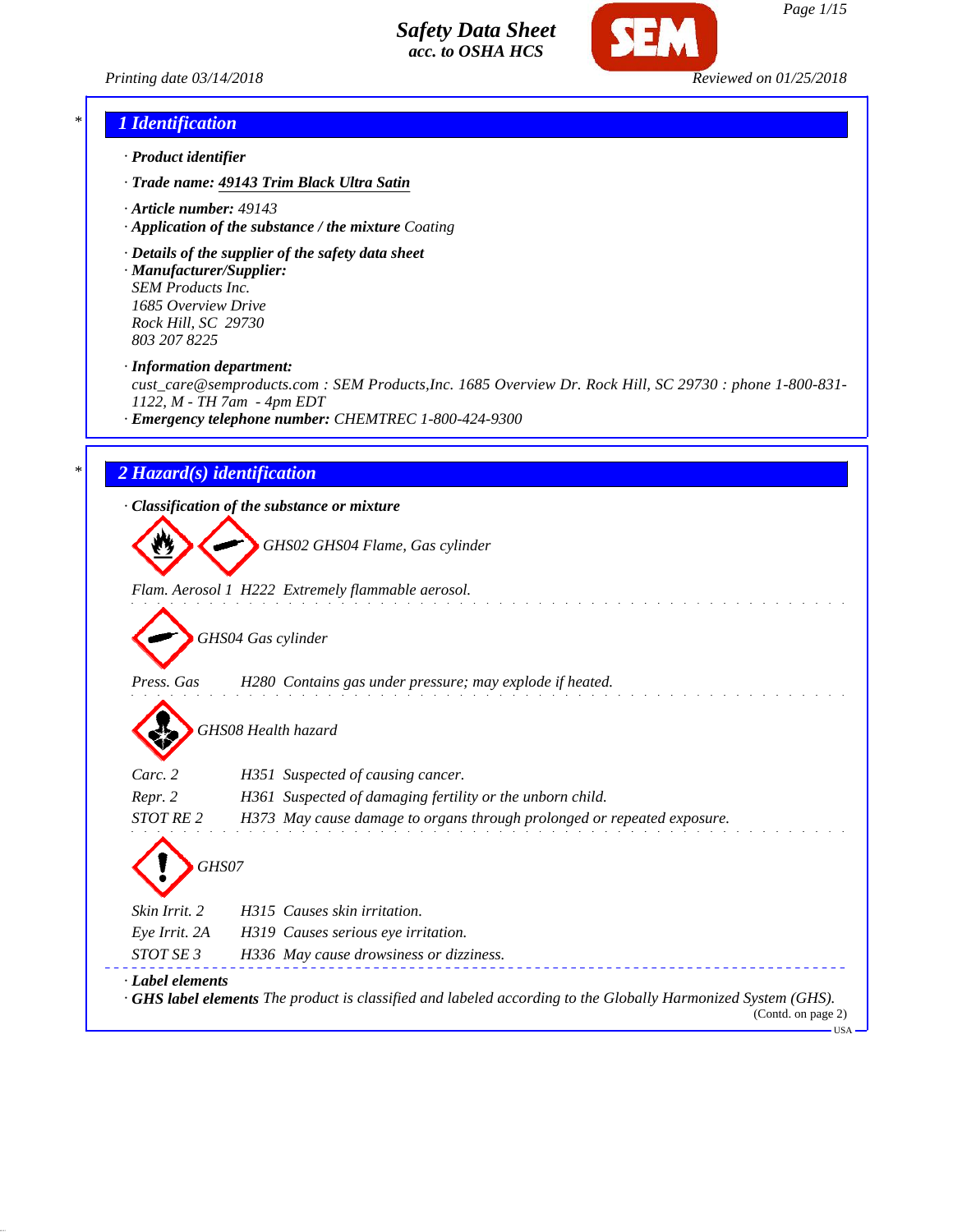*Printing date 03/14/2018 Reviewed on 01/25/2018*

SEM

*Trade name: 49143 Trim Black Ultra Satin*

| · Hazard pictograms                 | (Contd. of page 1)                                                                                            |
|-------------------------------------|---------------------------------------------------------------------------------------------------------------|
|                                     |                                                                                                               |
|                                     |                                                                                                               |
|                                     |                                                                                                               |
| GHS02<br>GHS <sub>04</sub>          | GHS07<br>GHS08                                                                                                |
|                                     |                                                                                                               |
| · Signal word Danger                |                                                                                                               |
|                                     | · Hazard-determining components of labeling:                                                                  |
| acetone                             |                                                                                                               |
| toluene                             |                                                                                                               |
| butanone                            |                                                                                                               |
| n-butyl acetate                     |                                                                                                               |
| · Hazard statements                 |                                                                                                               |
|                                     | H222 Extremely flammable aerosol.                                                                             |
|                                     | H280 Contains gas under pressure; may explode if heated.                                                      |
| H315 Causes skin irritation.        |                                                                                                               |
| H319 Causes serious eye irritation. |                                                                                                               |
| H351 Suspected of causing cancer.   | H361 Suspected of damaging fertility or the unborn child.                                                     |
|                                     | H336 May cause drowsiness or dizziness.                                                                       |
|                                     | H373 May cause damage to organs through prolonged or repeated exposure.                                       |
| · Precautionary statements          |                                                                                                               |
| P201                                | Obtain special instructions before use.                                                                       |
| P202                                | Do not handle until all safety precautions have been read and understood.                                     |
| P210                                | Keep away from heat/sparks/open flames/hot surfaces. - No smoking.                                            |
| P211                                | Do not spray on an open flame or other ignition source.                                                       |
| P <sub>251</sub>                    | Pressurized container: Do not pierce or burn, even after use.                                                 |
| P <sub>260</sub>                    | Do not breathe dust/fume/gas/mist/vapors/spray.                                                               |
| P <sub>264</sub>                    | Wash thoroughly after handling.                                                                               |
| P271                                | Use only outdoors or in a well-ventilated area.                                                               |
| P280                                | Wear protective gloves/protective clothing/eye protection/face protection.                                    |
| $P302 + P352$                       | If on skin: Wash with plenty of water.                                                                        |
| P304+P340                           | IF INHALED: Remove person to fresh air and keep comfortable for breathing.                                    |
|                                     | P305+P351+P338 If in eyes: Rinse cautiously with water for several minutes. Remove contact lenses, if present |
|                                     | and easy to do. Continue rinsing.                                                                             |
| P308+P313                           | IF exposed or concerned: Get medical advice/attention.                                                        |
| P312                                | Call a poison center/doctor if you feel unwell.                                                               |
| P321                                | Specific treatment (see on this label).                                                                       |
| P314                                | Get medical advice/attention if you feel unwell.                                                              |
| $P362 + P364$                       | Take off contaminated clothing and wash it before reuse.                                                      |
| $P332 + P313$                       | If skin irritation occurs: Get medical advice/attention.                                                      |
| $P337 + P313$                       | If eye irritation persists: Get medical advice/attention.                                                     |
| $P403 + P233$                       | Store in a well-ventilated place. Keep container tightly closed.                                              |
| P <sub>405</sub>                    | Store locked up.                                                                                              |
| P410+P403                           | Protect from sunlight. Store in a well-ventilated place.                                                      |
| $P410 + P412$                       | Protect from sunlight. Do not expose to temperatures exceeding 50°C/122°F.                                    |
| <i>P501</i>                         | Dispose of contents/container in accordance with local/regional/national/international                        |
|                                     | regulations.<br>(Contd. on page 3)                                                                            |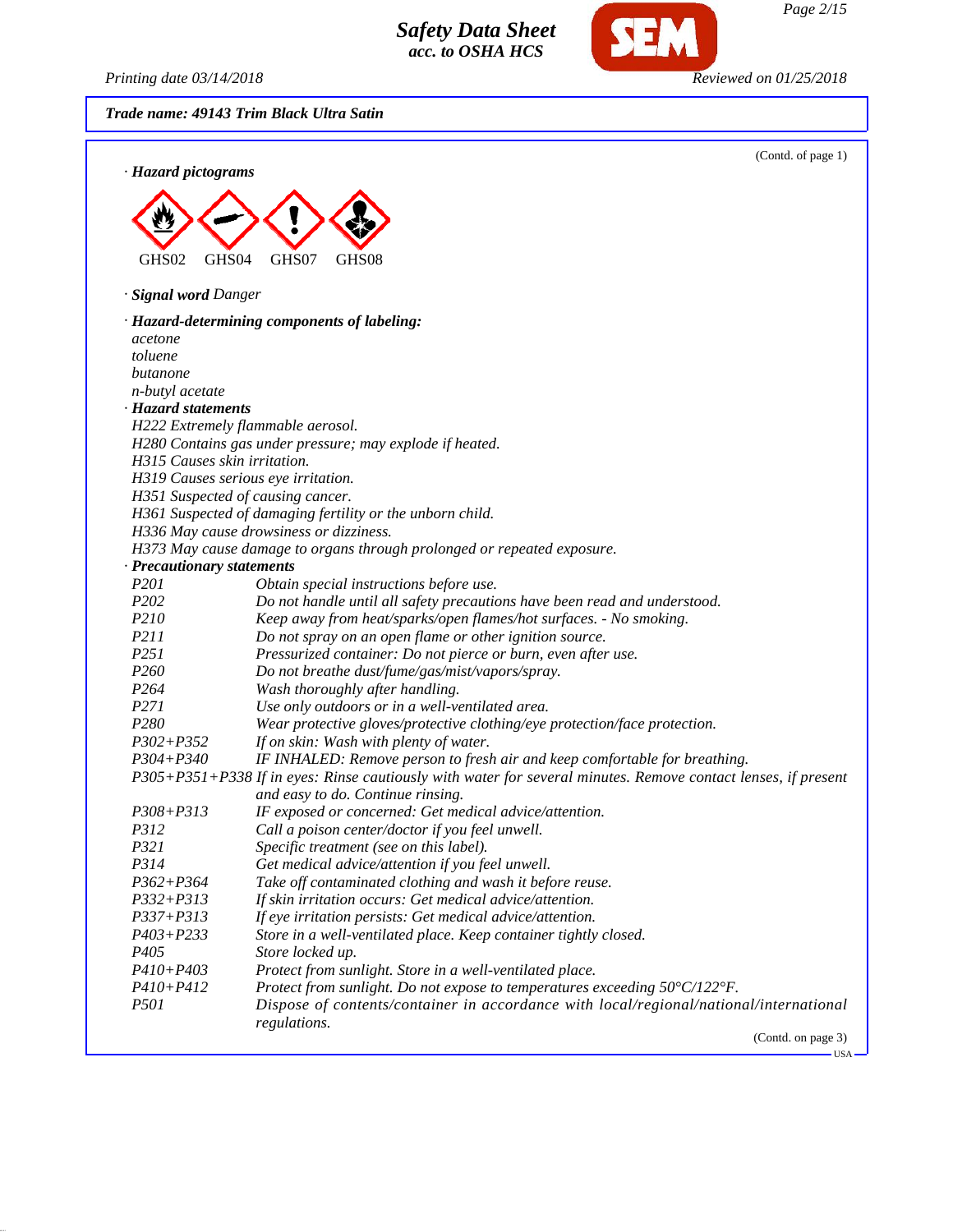*Printing date 03/14/2018 Reviewed on 01/25/2018*



(Contd. of page 2)





*· HMIS-ratings (scale 0 - 4)*

 HEALTH FIRE REACTIVITY 2 4 3 *Health = 2 Fire = 4 Reactivity = 3*

- *· Other hazards*
- *· Results of PBT and vPvB assessment*
- *· PBT: Not applicable.*
- *· vPvB: Not applicable.*

## *\* 3 Composition/information on ingredients*

- *· Chemical characterization: Mixtures*
- *· Description:*
- *Mixture: consisting of the following components. Weight percentages*

| · Dangerous components: |                                                  |             |
|-------------------------|--------------------------------------------------|-------------|
| $67-64-1$ acetone       |                                                  | 30-40%      |
|                         | 68476-86-8 Petroleum gases, liquefied, sweetened | $13 - 30\%$ |
| 108-88-3 toluene        |                                                  | $27 - 10\%$ |
|                         | 763-69-9 ethyl 3-ethoxypropionate                | $1.5 - 5\%$ |
|                         | $110-19-0$ isobutyl acetate                      | $1.5 - 5\%$ |
|                         | 78-93-3 butanone                                 | $1.5 - 5\%$ |
|                         | $123-86-4$ n-butyl acetate                       | $1.5 - 5\%$ |
|                         | 108-65-6 2-methoxy-1-methylethyl acetate         | $1.5 - 5\%$ |
|                         | $100-41-4$ ethylbenzene                          | $≥0.1-S1%$  |

#### *\* 4 First-aid measures*

- *· Description of first aid measures*
- *· After inhalation: In case of unconsciousness place patient stably in side position for transportation.*
- *· After skin contact: Immediately wash with water and soap and rinse thoroughly.*
- *· After eye contact:*
- *Rinse opened eye for several minutes under running water. If symptoms persist, consult a doctor.*
- *· After swallowing: If symptoms persist consult doctor.*
- *· Information for doctor:*
- *· Most important symptoms and effects, both acute and delayed No further relevant information available.*

(Contd. on page 4) USA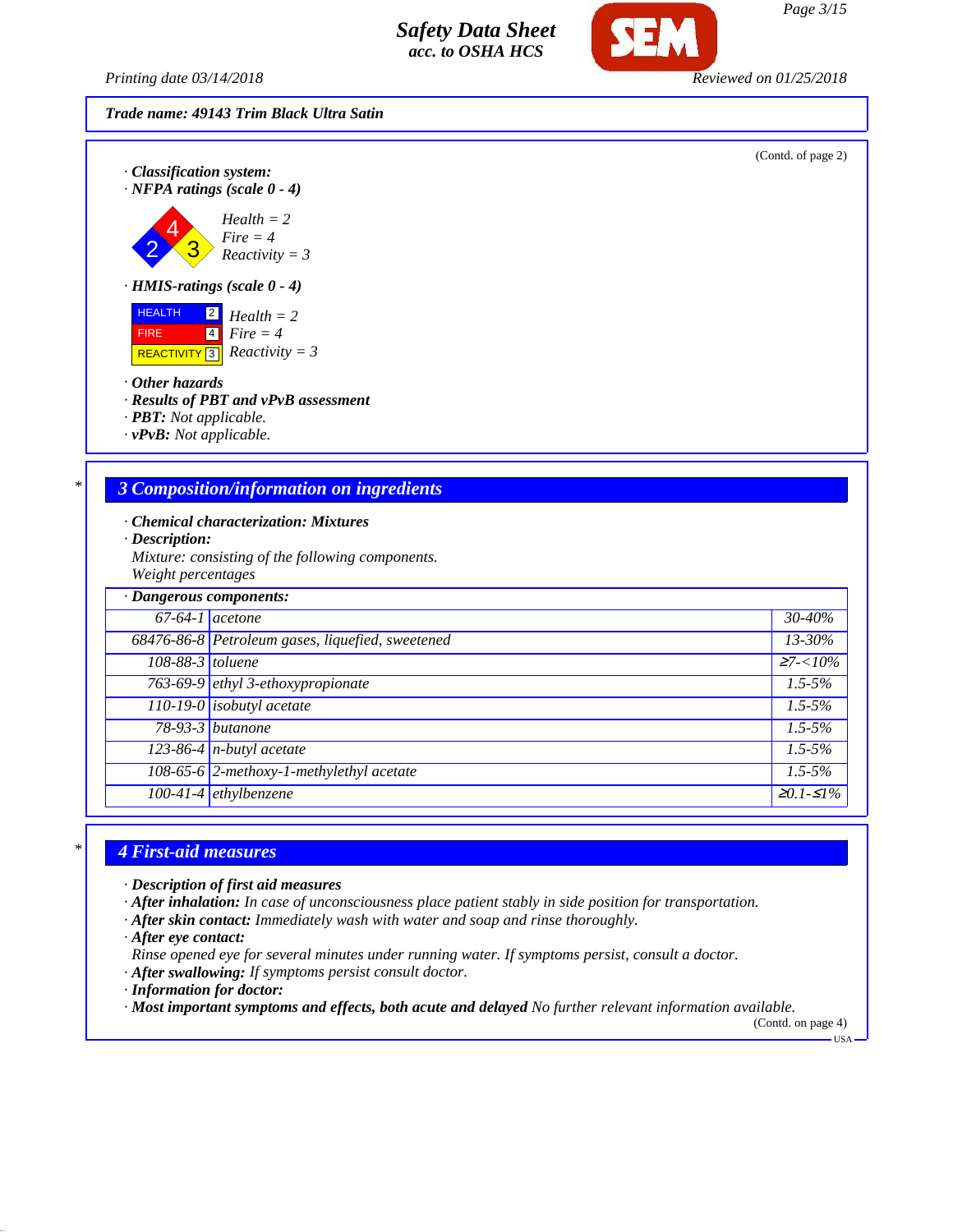*Printing date 03/14/2018 Reviewed on 01/25/2018*

*Trade name: 49143 Trim Black Ultra Satin*

*· Indication of any immediate medical attention and special treatment needed No further relevant information available.*

## *\* 5 Fire-fighting measures*

- *· Extinguishing media*
- *· Suitable extinguishing agents:*
- *CO2, extinguishing powder or water spray. Fight larger fires with water spray or alcohol resistant foam.*
- *· Special hazards arising from the substance or mixture No further relevant information available.*
- *· Advice for firefighters*
- *· Protective equipment: No special measures required.*

#### *\* 6 Accidental release measures*

- *· Personal precautions, protective equipment and emergency procedures Wear protective equipment. Keep unprotected persons away.*
- *· Environmental precautions: Do not allow to enter sewers/ surface or ground water.*
- *· Methods and material for containment and cleaning up:*
- *Dispose contaminated material as waste according to item 13.*
- *Ensure adequate ventilation.*
- *· Reference to other sections*
- *See Section 7 for information on safe handling.*
- *See Section 8 for information on personal protection equipment.*
- *See Section 13 for disposal information.*
- *· Protective Action Criteria for Chemicals*

| $67-64-1$ acetone                 |                                                    | $200$ ppm                                         |
|-----------------------------------|----------------------------------------------------|---------------------------------------------------|
| 108-88-3 toluene                  |                                                    | $\overline{67}$ ppm                               |
| 763-69-9 ethyl 3-ethoxypropionate |                                                    | $1.6$ ppm                                         |
| 110-19-0 <i>isobutyl</i> acetate  |                                                    | $\frac{450}{ppm}$                                 |
| 78-93-3 butanone                  |                                                    | 200 ppm                                           |
| 123-86-4 $n$ -butyl acetate       |                                                    | 5 ppm                                             |
|                                   | 108-65-6 2-methoxy-1-methylethyl acetate           | $\overline{50}$ ppm                               |
| 1333-86-4 Carbon black            |                                                    | $9 \, mg/m3$                                      |
| $1330 - 20 - 7$ xylene            |                                                    | $\overline{1}30$ ppm                              |
| $100-41-4$ ethylbenzene           |                                                    | 33 ppm                                            |
|                                   | 112926-00-8 precipitated Silica (Silica-Amorphous) | $18$ mg/m <sup>3</sup>                            |
| $71 - 36 - 3$ butan-1-ol          |                                                    | $\overline{60}$ ppm                               |
| $67-56-1$ methanol                |                                                    | 530 ppm                                           |
|                                   | 95-63-6 1,2,4-trimethylbenzene                     | $140$ ppm                                         |
| 78-83-1 butanol                   |                                                    | $\overline{150}$ ppm                              |
| 57-55-6 Methyl glycol             |                                                    | $30 \frac{mg}{m^3}$                               |
| $\cdot$ PAC-2:                    |                                                    |                                                   |
| $\overline{67-64-1}$ acetone      |                                                    | 3200* ppm                                         |
| 108-88-3 toluene                  |                                                    | 560 ppm<br>$\overline{(\text{Contd. on page 5})}$ |

(Contd. of page 3)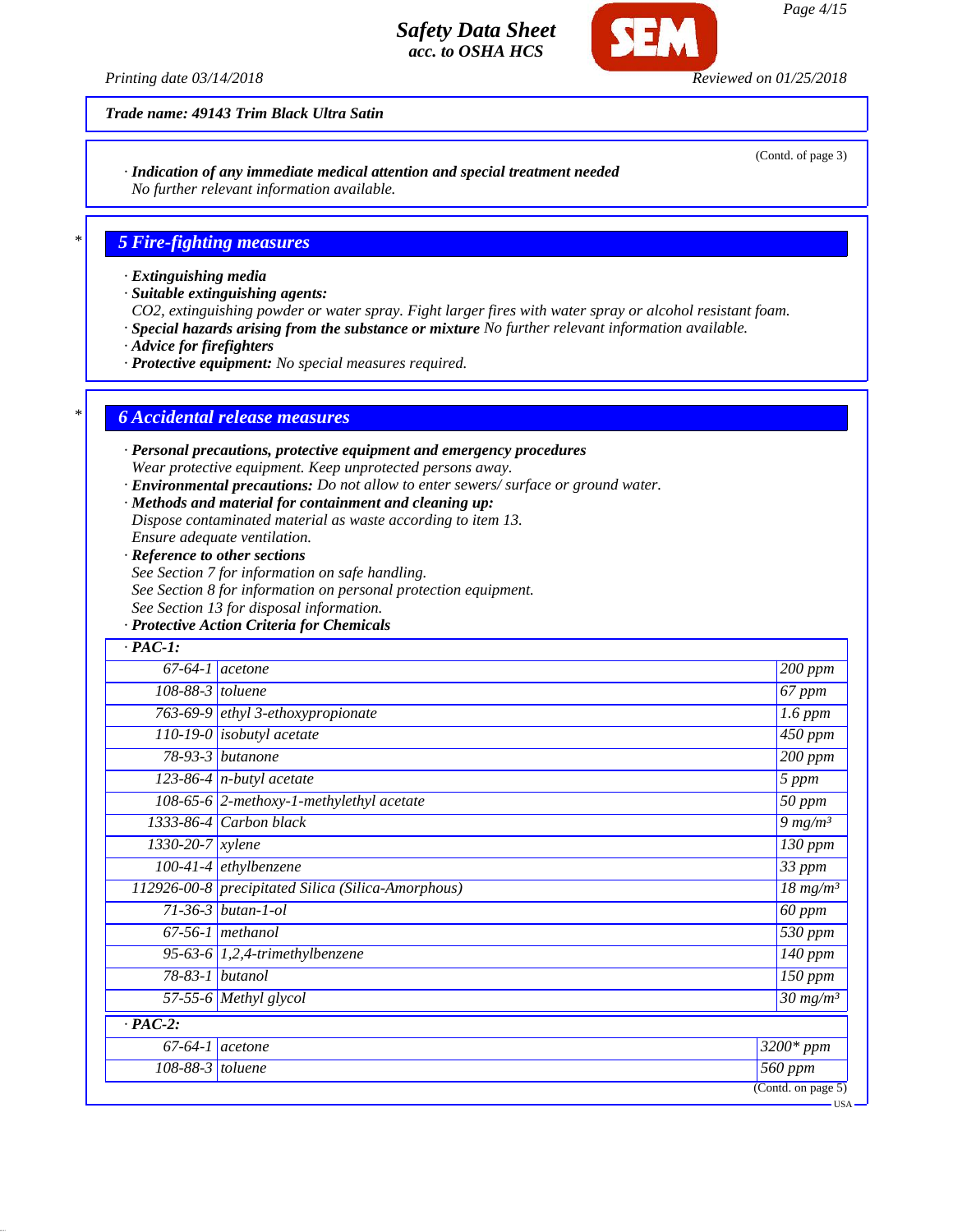

*Printing date 03/14/2018 Reviewed on 01/25/2018*

*Trade name: 49143 Trim Black Ultra Satin*

|                    |                                                    | (Contd. of page 4)           |
|--------------------|----------------------------------------------------|------------------------------|
|                    | 763-69-9 ethyl 3-ethoxypropionate                  | 18 ppm                       |
|                    | 110-19-0 isobutyl acetate                          | $1300*ppm$                   |
|                    | 78-93-3 butanone                                   | $2700*ppm$                   |
|                    | $123-86-4$ n-butyl acetate                         | 200 ppm                      |
|                    | 108-65-6 2-methoxy-1-methylethyl acetate           | $\overline{1,000~ppm}$       |
|                    | 1333-86-4 Carbon black                             | 99 $mg/m^3$                  |
| 1330-20-7 xylene   |                                                    | $920*ppm$                    |
|                    | $100-41-4$ ethylbenzene                            | $1100*$ ppm                  |
|                    | 112926-00-8 precipitated Silica (Silica-Amorphous) | $\frac{200 \text{ mg}}{m^3}$ |
|                    | $71 - 36 - 3$ butan-1-ol                           | 800 ppm                      |
|                    | $67-56-1$ methanol                                 | $2,100$ ppm                  |
|                    | 95-63-6 1,2,4-trimethylbenzene                     | $360$ ppm                    |
|                    | 78-83-1 butanol                                    | 1,300 ppm                    |
|                    | 57-55-6 Methyl glycol                              | $1,300$ mg/m <sup>3</sup>    |
| $\cdot$ PAC-3:     |                                                    |                              |
|                    | $67-64-1$ acetone                                  | $5700*ppm$                   |
| $108-88-3$ toluene |                                                    | $3700*ppm$                   |
|                    | 763-69-9 ethyl 3-ethoxypropionate                  | $110$ ppm                    |
|                    | 110-19-0 isobutyl acetate                          | 7500** ppm                   |
|                    | 78-93-3 butanone                                   | $4000*$ ppm                  |
|                    | $123-86-4$ n-butyl acetate                         | $3000*$ ppm                  |
|                    | 108-65-6 2-methoxy-1-methylethyl acetate           | $5000*$ ppm                  |
|                    | 1333-86-4 Carbon black                             | 590 mg/m <sup>3</sup>        |
| $1330-20-7$ xylene |                                                    | $2500*ppm$                   |
|                    | $100-41-4$ ethylbenzene                            | $1800*ppm$                   |
|                    | 112926-00-8 precipitated Silica (Silica-Amorphous) | $1,200$ mg/m <sup>3</sup>    |
|                    | $71-36-3$ butan-1-ol                               | 8000** ppm                   |
|                    | $67-56-1$ methanol                                 | $7200*ppm$                   |
|                    | 95-63-6 $1,2,4$ -trimethylbenzene                  | 480 ppm                      |
|                    | 78-83-1 butanol                                    | $8000*ppm$                   |
|                    | 57-55-6 Methyl glycol                              | 7,900 $mg/m^3$               |
|                    |                                                    |                              |

# *\* 7 Handling and storage*

- *· Handling:*
- *· Precautions for safe handling No special measures required.*
- *· Information about protection against explosions and fires:*
- *Do not spray on a naked flame or any incandescent material. Keep ignition sources away - Do not smoke.*
- *Pressurized container: protect from sunlight and do not expose to temperatures exceeding 50°C, i.e. electric lights. Do not pierce or burn, even after use.*

(Contd. on page 6) USA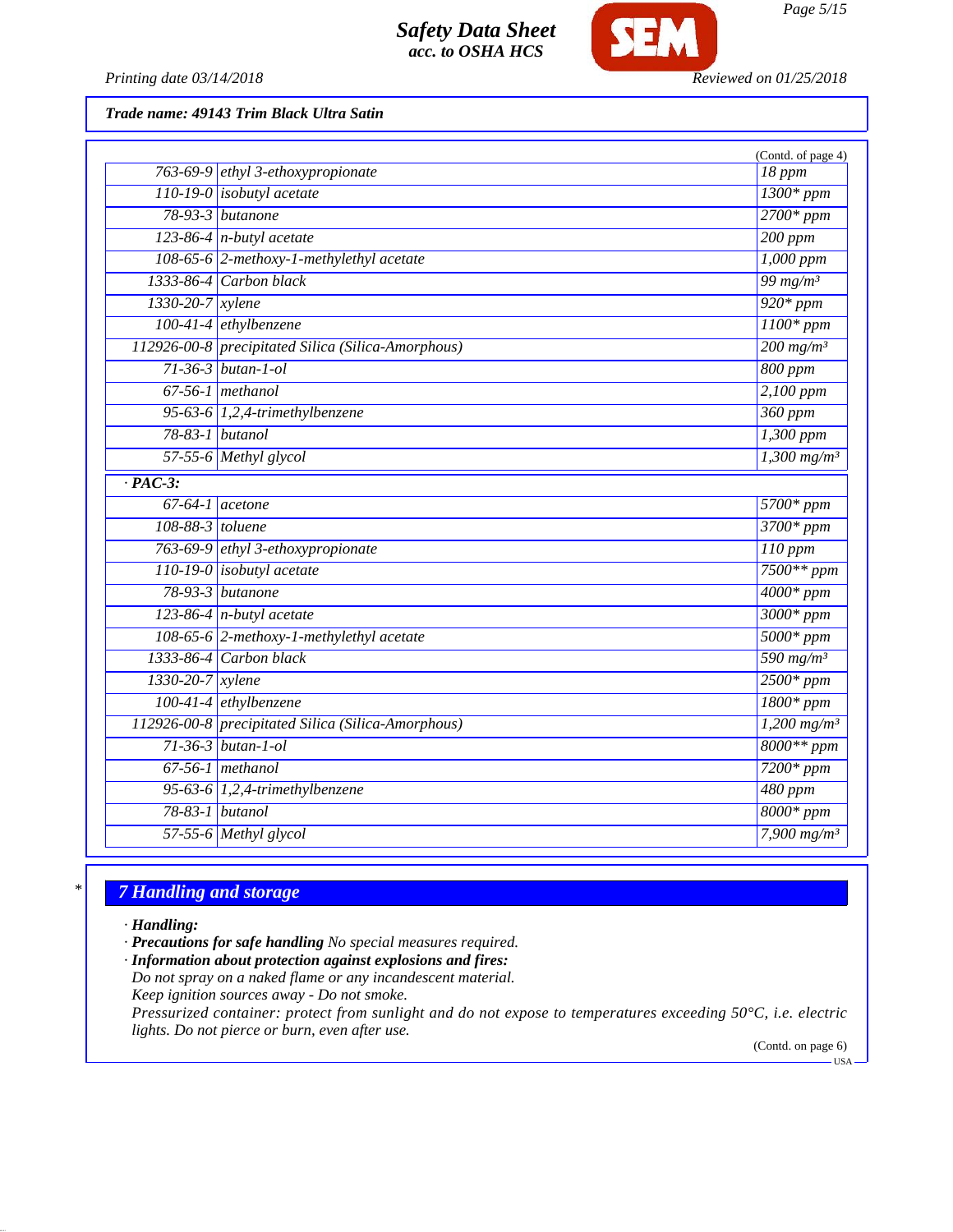*Printing date 03/14/2018 Reviewed on 01/25/2018*

*Trade name: 49143 Trim Black Ultra Satin*

(Contd. of page 5)

- *· Conditions for safe storage, including any incompatibilities*
- *· Storage:*
- *· Requirements to be met by storerooms and receptacles: Observe official regulations on storing packagings with pressurized containers.*
- *· Information about storage in one common storage facility: Not required.*
- *· Further information about storage conditions: Keep receptacle tightly sealed.*
- *· Specific end use(s) No further relevant information available.*
- *\* 8 Exposure controls/personal protection*
- *· Additional information about design of technical systems: No further data; see item 7.*
- *· Control parameters*
- *· Components with limit values that require monitoring at the workplace:*

*The following constituents are the only constituents of the product which have a PEL, TLV or other recommended exposure limit.*

*At this time, the other constituents have no known exposure limits.*

|            | 67-64-1 acetone                                                                                                        |
|------------|------------------------------------------------------------------------------------------------------------------------|
| <b>PEL</b> | Long-term value: 2400 mg/m <sup>3</sup> , 1000 ppm                                                                     |
| <b>REL</b> | Long-term value: 590 mg/m <sup>3</sup> , 250 ppm                                                                       |
| <b>TLV</b> | Short-term value: $1187$ mg/m <sup>3</sup> , 500 ppm<br>Long-term value: 594 mg/m <sup>3</sup> , 250 ppm<br><b>BEI</b> |
|            | 108-88-3 toluene                                                                                                       |
| <b>PEL</b> | Long-term value: 200 ppm<br>Ceiling limit value: 300; 500* ppm<br>*10-min peak per 8-hr shift                          |
| <b>REL</b> | Short-term value: $560$ mg/m <sup>3</sup> , 150 ppm<br>Long-term value: 375 mg/m <sup>3</sup> , 100 ppm                |
| <b>TLV</b> | Long-term value: $75 \text{ mg/m}^3$ , 20 ppm<br><b>BEI</b>                                                            |
|            | 110-19-0 isobutyl acetate                                                                                              |
| <b>PEL</b> | Long-term value: $700 \text{ mg/m}^3$ , 150 ppm                                                                        |
| <b>REL</b> | Long-term value: $700$ mg/m <sup>3</sup> , 150 ppm                                                                     |
| <b>TLV</b> | Short-term value: 712 mg/m <sup>3</sup> , 150 ppm<br>Long-term value: 238 mg/m <sup>3</sup> , 50 ppm                   |
|            | <b>78-93-3 butanone</b>                                                                                                |
| <b>PEL</b> | Long-term value: 590 mg/m <sup>3</sup> , 200 ppm                                                                       |
| <b>REL</b> | Short-term value: $885$ mg/m <sup>3</sup> , 300 ppm<br>Long-term value: 590 mg/m <sup>3</sup> , 200 ppm                |
| <b>TLV</b> | Short-term value: $885$ mg/m <sup>3</sup> , 300 ppm<br>Long-term value: 590 mg/m <sup>3</sup> , 200 ppm<br><b>BEI</b>  |
|            | 123-86-4 n-butyl acetate                                                                                               |
| <b>PEL</b> | Long-term value: $710$ mg/m <sup>3</sup> , 150 ppm                                                                     |
|            | (Contd. on page 7)                                                                                                     |
|            | $USA -$                                                                                                                |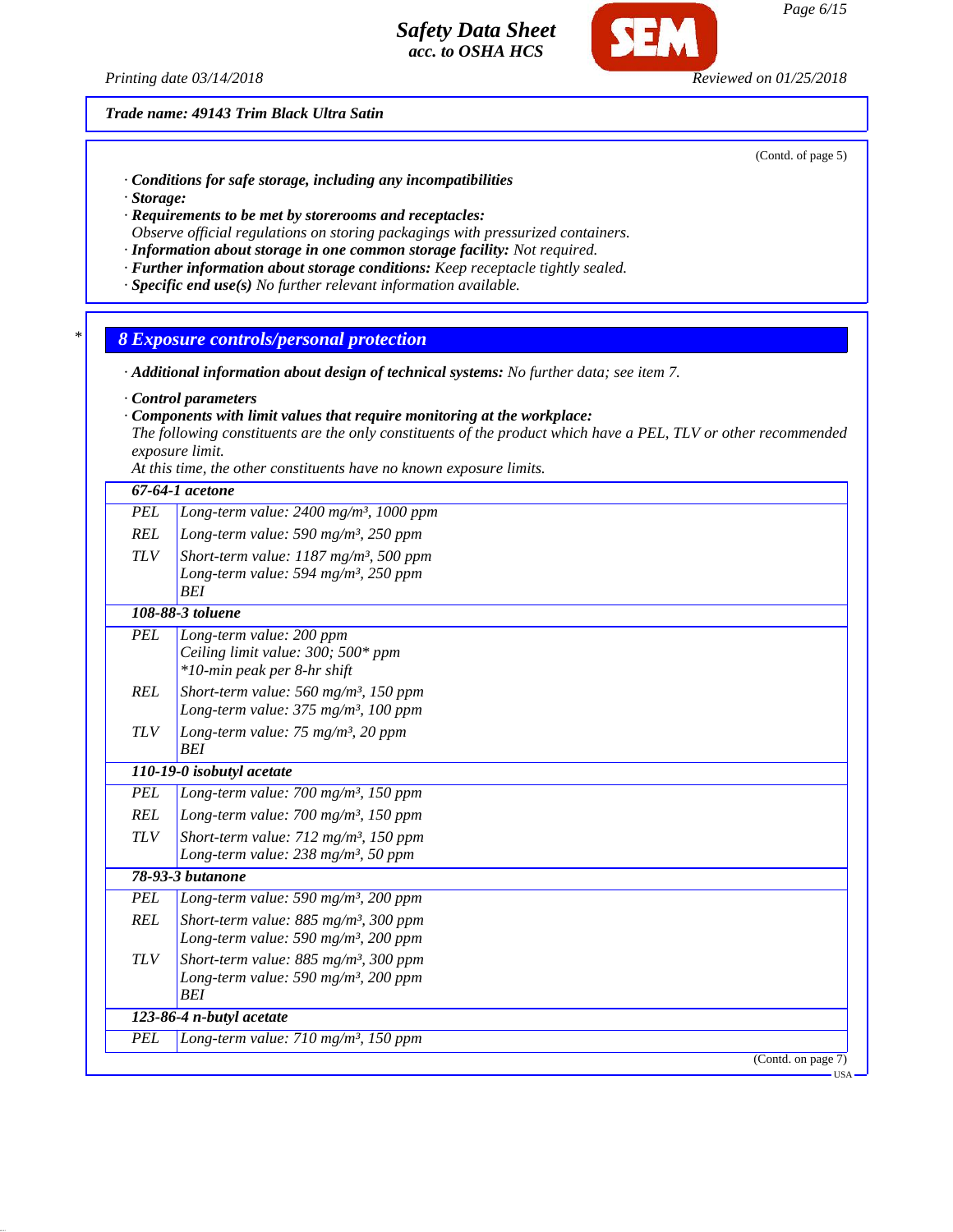

*Printing date 03/14/2018 Reviewed on 01/25/2018*

## *Trade name: 49143 Trim Black Ultra Satin*

|            |                                                                                           | (Contd. of page 6) |
|------------|-------------------------------------------------------------------------------------------|--------------------|
| <b>REL</b> | Long-term value: 950 mg/m <sup>3</sup> , 200 ppm                                          |                    |
| TLV        | Short-term value: 712 mg/m <sup>3</sup> , 150 ppm                                         |                    |
|            | Long-term value: 238 mg/m <sup>3</sup> , 50 ppm                                           |                    |
|            | 108-65-6 2-methoxy-1-methylethyl acetate                                                  |                    |
|            | WEEL Long-term value: 50 ppm                                                              |                    |
|            | 100-41-4 ethylbenzene                                                                     |                    |
| <b>PEL</b> | Long-term value: 435 mg/m <sup>3</sup> , 100 ppm                                          |                    |
| <b>REL</b> | Short-term value: 545 mg/m <sup>3</sup> , 125 ppm                                         |                    |
|            | Long-term value: 435 mg/m <sup>3</sup> , 100 ppm                                          |                    |
| <b>TLV</b> | Long-term value: 87 mg/m <sup>3</sup> , 20 ppm                                            |                    |
|            | BEI                                                                                       |                    |
|            | · Ingredients with biological limit values:                                               |                    |
|            | 67-64-1 acetone                                                                           |                    |
|            | $BEI$ 50 mg/L                                                                             |                    |
|            | Medium: urine                                                                             |                    |
|            | Time: end of shift                                                                        |                    |
|            | Parameter: Acetone (nonspecific)                                                          |                    |
|            | 108-88-3 toluene                                                                          |                    |
|            | BEI $0.02$ mg/L                                                                           |                    |
|            | Medium: blood                                                                             |                    |
|            | Time: prior to last shift of workweek                                                     |                    |
|            | Parameter: Toluene                                                                        |                    |
|            | $0.03$ mg/L                                                                               |                    |
|            | Medium: urine                                                                             |                    |
|            | Time: end of shift                                                                        |                    |
|            | Parameter: Toluene                                                                        |                    |
|            | $0.3$ mg/g creatinine                                                                     |                    |
|            | Medium: urine                                                                             |                    |
|            | Time: end of shift                                                                        |                    |
|            | Parameter: o-Cresol with hydrolysis (background)                                          |                    |
|            | 78-93-3 butanone                                                                          |                    |
|            | $BEI$ 2 mg/L                                                                              |                    |
|            | Medium: urine                                                                             |                    |
|            | Time: end of shift                                                                        |                    |
|            | Parameter: MEK                                                                            |                    |
|            | 100-41-4 ethylbenzene                                                                     |                    |
|            | BEI $0.7 g/g$ creatinine                                                                  |                    |
|            | Medium: urine                                                                             |                    |
|            | Time: end of shift at end of workweek                                                     |                    |
|            | Parameter: Sum of mandelic acid and phenylglyoxylic acid (nonspecific, semi-quantitative) |                    |
|            |                                                                                           |                    |
|            | Medium: end-exhaled air                                                                   |                    |
|            | Time: not critical                                                                        |                    |
|            |                                                                                           |                    |
|            | Parameter: Ethyl benzene (semi-quantitative)                                              |                    |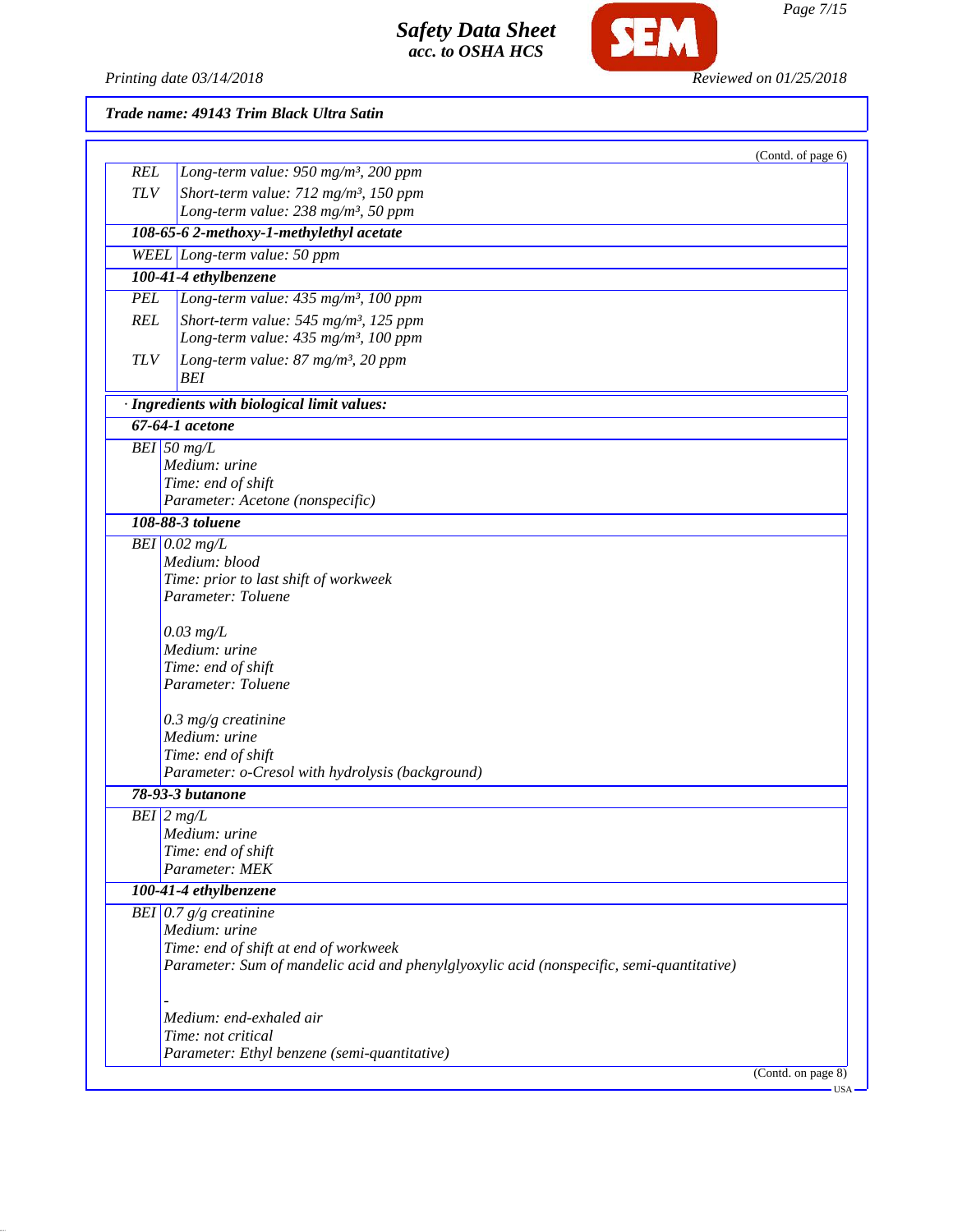*Printing date 03/14/2018 Reviewed on 01/25/2018*

#### *Trade name: 49143 Trim Black Ultra Satin*

(Contd. of page 7) *· Additional information: The lists that were valid during the creation were used as basis. · Exposure controls · Personal protective equipment: · General protective and hygienic measures: Keep away from foodstuffs, beverages and feed. Immediately remove all soiled and contaminated clothing. Wash hands before breaks and at the end of work. Store protective clothing separately. Avoid contact with the eyes and skin. · Breathing equipment: In case of brief exposure or low pollution use respiratory filter device. In case of intensive or longer exposure use respiratory protective device that is independent of circulating air. · Protection of hands: Due to missing tests no recommendation to the glove material can be given for the product/ the preparation/ the chemical mixture. Selection of the glove material on consideration of the penetration times, rates of diffusion and the degradation Protective gloves The glove material has to be impermeable and resistant to the product/ the substance/ the preparation. · Material of gloves The selection of the suitable gloves does not only depend on the material, but also on further marks of quality and varies from manufacturer to manufacturer. As the product is a preparation of several substances, the resistance of the glove material can not be calculated in advance and has therefore to be checked prior to the application. · Penetration time of glove material The exact break trough time has to be found out by the manufacturer of the protective gloves and has to be observed. · Eye protection: Safety glasses Tightly sealed goggles*

| í<br>٦<br>× |
|-------------|
|             |

### *\* 9 Physical and chemical properties*

| · Information on basic physical and chemical properties<br>· General Information<br>$\cdot$ Appearance:   |                                                                     |                    |
|-----------------------------------------------------------------------------------------------------------|---------------------------------------------------------------------|--------------------|
| Form:<br>Color:<br>$\cdot$ Odor:<br>· Odor threshold:                                                     | Aerosol<br><b>Black</b><br><i>Characteristic</i><br>Not determined. |                    |
| $\cdot$ pH-value:                                                                                         | Not determined.                                                     |                    |
| $\cdot$ Change in condition<br><b>Melting point/Melting range:</b><br><b>Boiling point/Boiling range:</b> | Undetermined.<br>55.8-56.6 °C                                       |                    |
|                                                                                                           |                                                                     | (Contd. on page 9) |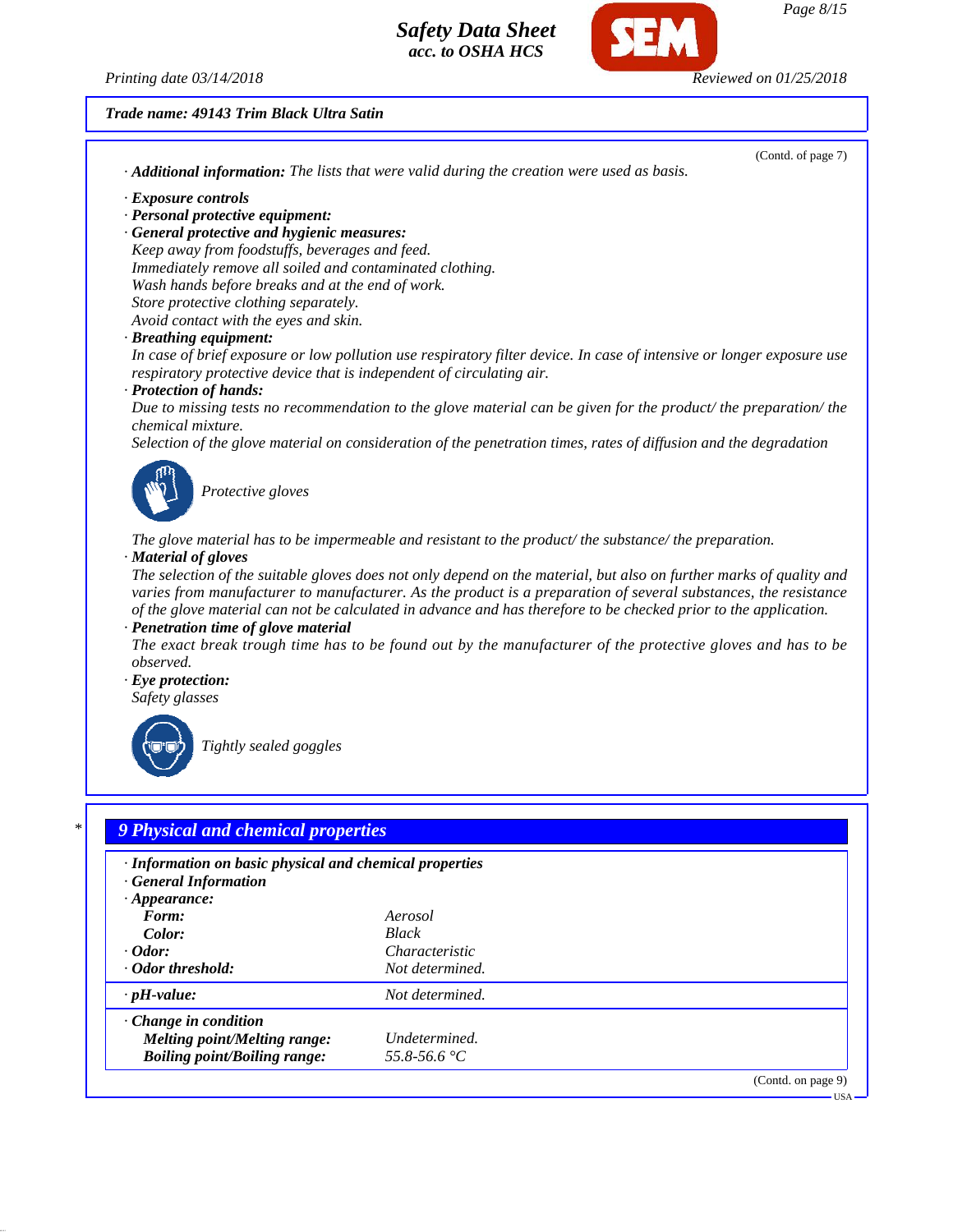

*Printing date 03/14/2018 Reviewed on 01/25/2018*

*Trade name: 49143 Trim Black Ultra Satin*

|                                                                                                             | (Contd. of page 8)                                                        |
|-------------------------------------------------------------------------------------------------------------|---------------------------------------------------------------------------|
| · Flash point:                                                                                              | $-103$ °C                                                                 |
| · Flammability (solid, gaseous):                                                                            | Not applicable.                                                           |
| · Ignition temperature:                                                                                     | 405 °C                                                                    |
| · Decomposition temperature:                                                                                | Not determined.                                                           |
| $\cdot$ Auto igniting:                                                                                      | Product is not selfigniting.                                              |
| · Danger of explosion:                                                                                      | In use, may form flammable/explosive vapour-air mixture.                  |
| · Explosion limits:<br>Lower:<br>Upper:                                                                     | $1.9$ Vol %<br>13 Vol %                                                   |
| · Vapor pressure at 20 °C:                                                                                  | $233$ hPa                                                                 |
| $\cdot$ Density at 20 $\cdot$ C:<br>$\cdot$ Relative density<br>· Vapor density<br>$\cdot$ Evaporation rate | 0.72048 $g/cm^3$<br>Not determined.<br>Not determined.<br>Not applicable. |
| · Solubility in / Miscibility with<br>Water:                                                                | Not miscible or difficult to mix.                                         |
| · Partition coefficient (n-octanol/water): Not determined.                                                  |                                                                           |
| · Viscosity:<br>Dynamic:<br>Kinematic:                                                                      | Not determined.<br>Not determined.                                        |
| · Solvent content:<br>Organic solvents:<br>Water:<br><b>VOC</b> content:                                    | 93.2%<br>$0.0\%$<br>58.20%<br>615.9 g/l / 5.14 lb/gl                      |
| <b>Solids content:</b><br>$·$ Other information                                                             | $6.7\%$<br>No further relevant information available.                     |

## *\* 10 Stability and reactivity*

*· Reactivity No further relevant information available.*

*· Chemical stability*

*· Thermal decomposition / conditions to be avoided: No decomposition if used according to specifications.*

*· Possibility of hazardous reactions No dangerous reactions known.*

*· Conditions to avoid No further relevant information available.*

- *· Incompatible materials: No further relevant information available.*
- *· Hazardous decomposition products: No dangerous decomposition products known.*

(Contd. on page 10)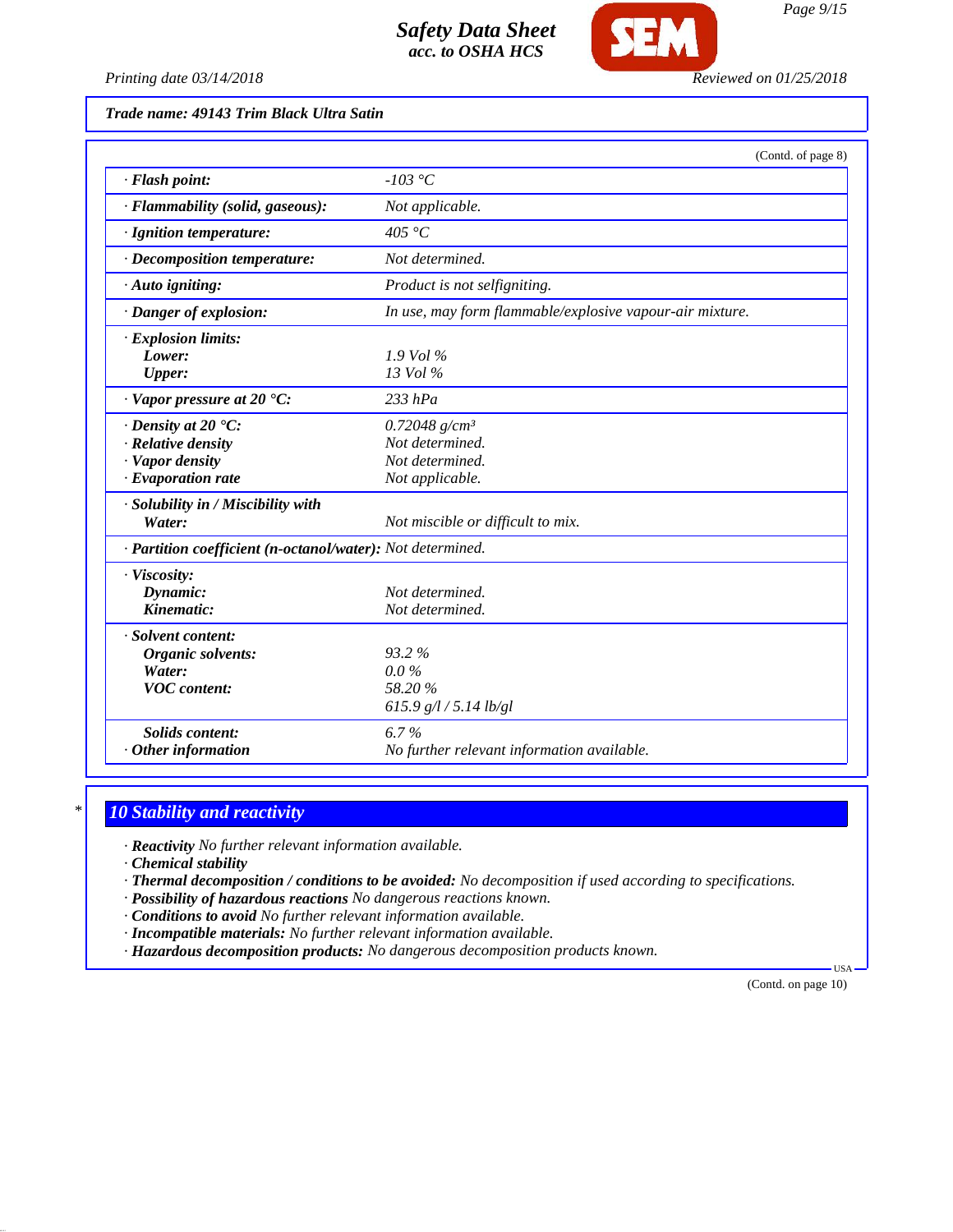

*Printing date 03/14/2018 Reviewed on 01/25/2018*

*Trade name: 49143 Trim Black Ultra Satin*

(Contd. of page 9)

|                  | · LD/LC50 values that are relevant for classification:                                                                                                                               |         |
|------------------|--------------------------------------------------------------------------------------------------------------------------------------------------------------------------------------|---------|
| 108-88-3 toluene |                                                                                                                                                                                      |         |
| Oral             | LD50<br>$5,000$ mg/kg (rat)                                                                                                                                                          |         |
| Dermal           | LD50<br>$12,124$ mg/kg (rabbit)                                                                                                                                                      |         |
|                  | Inhalative LC50/4 h 5,320 mg/l (mouse)                                                                                                                                               |         |
|                  | $\cdot$ on the eye: Irritating effect.<br>· Sensitization: No sensitizing effects known.                                                                                             |         |
| <i>Irritant</i>  | · Additional toxicological information:<br>The product shows the following dangers according to internally approved calculation methods for preparations:<br>Carcinogenic categories |         |
|                  | · IARC (International Agency for Research on Cancer)                                                                                                                                 |         |
|                  | 108-88-3 toluene                                                                                                                                                                     | 3       |
|                  | 1333-86-4 Carbon black                                                                                                                                                               | 2B      |
| 1330-20-7 xylene |                                                                                                                                                                                      |         |
|                  | $100-41-4$ ethylbenzene                                                                                                                                                              |         |
|                  | · NTP (National Toxicology Program)                                                                                                                                                  | 3<br>2B |

# *\* 12 Ecological information*

*· Toxicity*

- *· Aquatic toxicity: No further relevant information available.*
- *· Persistence and degradability No further relevant information available.*
- *· Behavior in environmental systems:*
- *· Bioaccumulative potential No further relevant information available.*
- *· Mobility in soil No further relevant information available.*
- *· Additional ecological information:*

*· General notes:*

*Do not allow product to reach ground water, water course or sewage system, even in small quantities. Danger to drinking water if even extremely small quantities leak into the ground.*

- *· Results of PBT and vPvB assessment*
- *· PBT: Not applicable.*
- *· vPvB: Not applicable.*
- *· Other adverse effects No further relevant information available.*

(Contd. on page 11)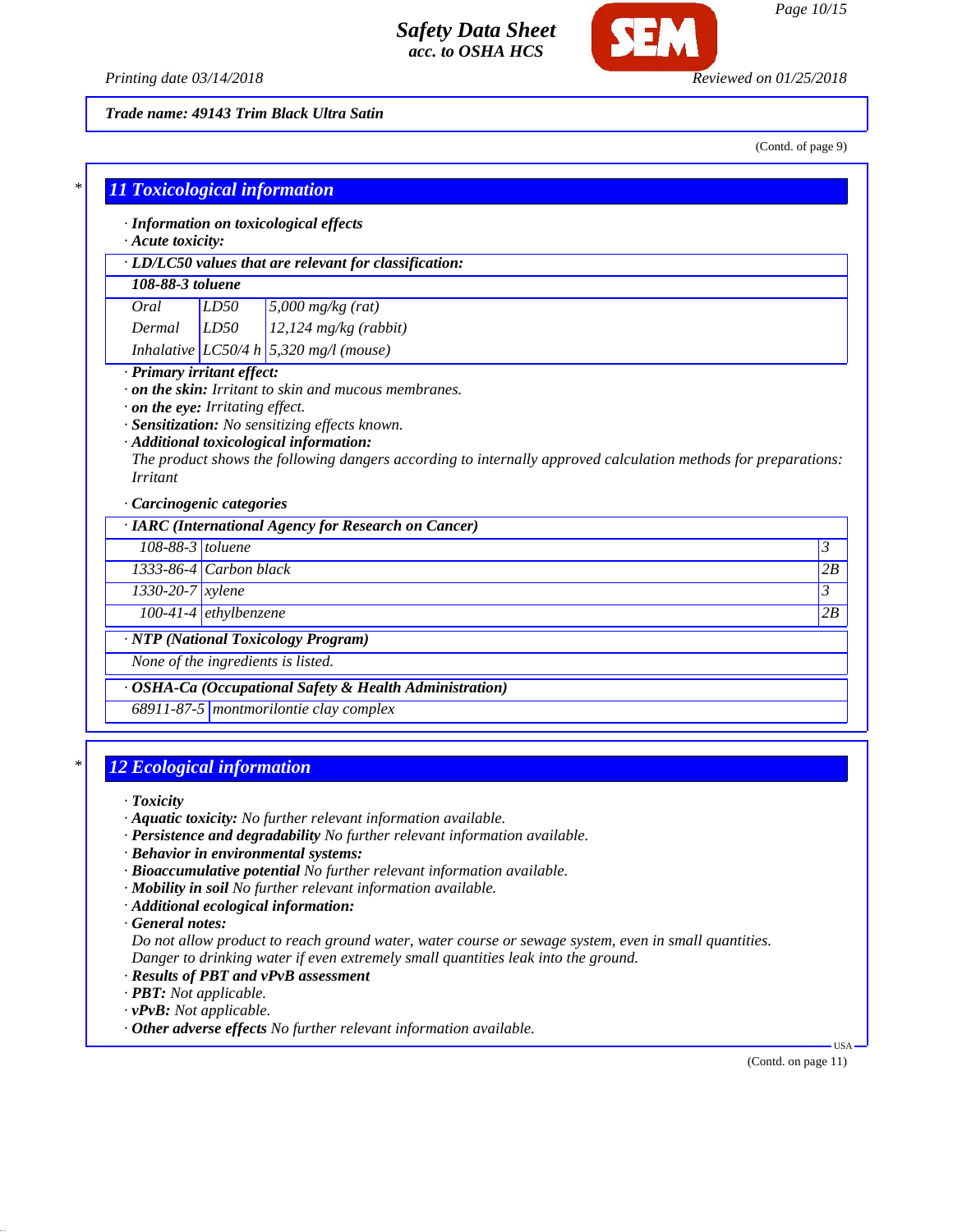*Printing date 03/14/2018 Reviewed on 01/25/2018*

**SFI** 

*Trade name: 49143 Trim Black Ultra Satin*

(Contd. of page 10)

*Page 11/15*

# *13 Disposal considerations*

*· Waste treatment methods*

#### *· Recommendation:*

*Must not be disposed of together with household garbage. Do not allow product to reach sewage system.*

- *· Uncleaned packagings:*
- *· Recommendation: Disposal must be made according to official regulations.*

| $\cdot$ UN-Number<br>· DOT, ADR, IMDG, IATA                                      | <b>UN1950</b>                                                                  |
|----------------------------------------------------------------------------------|--------------------------------------------------------------------------------|
| · UN proper shipping name<br>$\cdot$ DOT<br>$\cdot$ ADR<br>$\cdot$ IMDG<br>·IATA | Aerosols, flammable<br>1950 Aerosols<br><b>AEROSOLS</b><br>AEROSOLS, flammable |
| · Transport hazard class(es)                                                     |                                                                                |
| $\cdot$ DOT                                                                      |                                                                                |
| · Class<br>$-Label$                                                              | 2.1<br>2.1                                                                     |
| $\cdot$ ADR                                                                      |                                                                                |
| · Class<br>$-Label$                                                              | 2 5F Gases<br>2.1                                                              |
| $·$ IMDG, IATA                                                                   |                                                                                |
| · Class<br>$-Label$                                                              | 2.1<br>2.1                                                                     |
| · Packing group<br>· DOT, ADR, IMDG, IATA                                        | Void                                                                           |
| · Environmental hazards:<br>· Marine pollutant:                                  | N <sub>O</sub>                                                                 |
| · Special precautions for user                                                   | Warning: Gases                                                                 |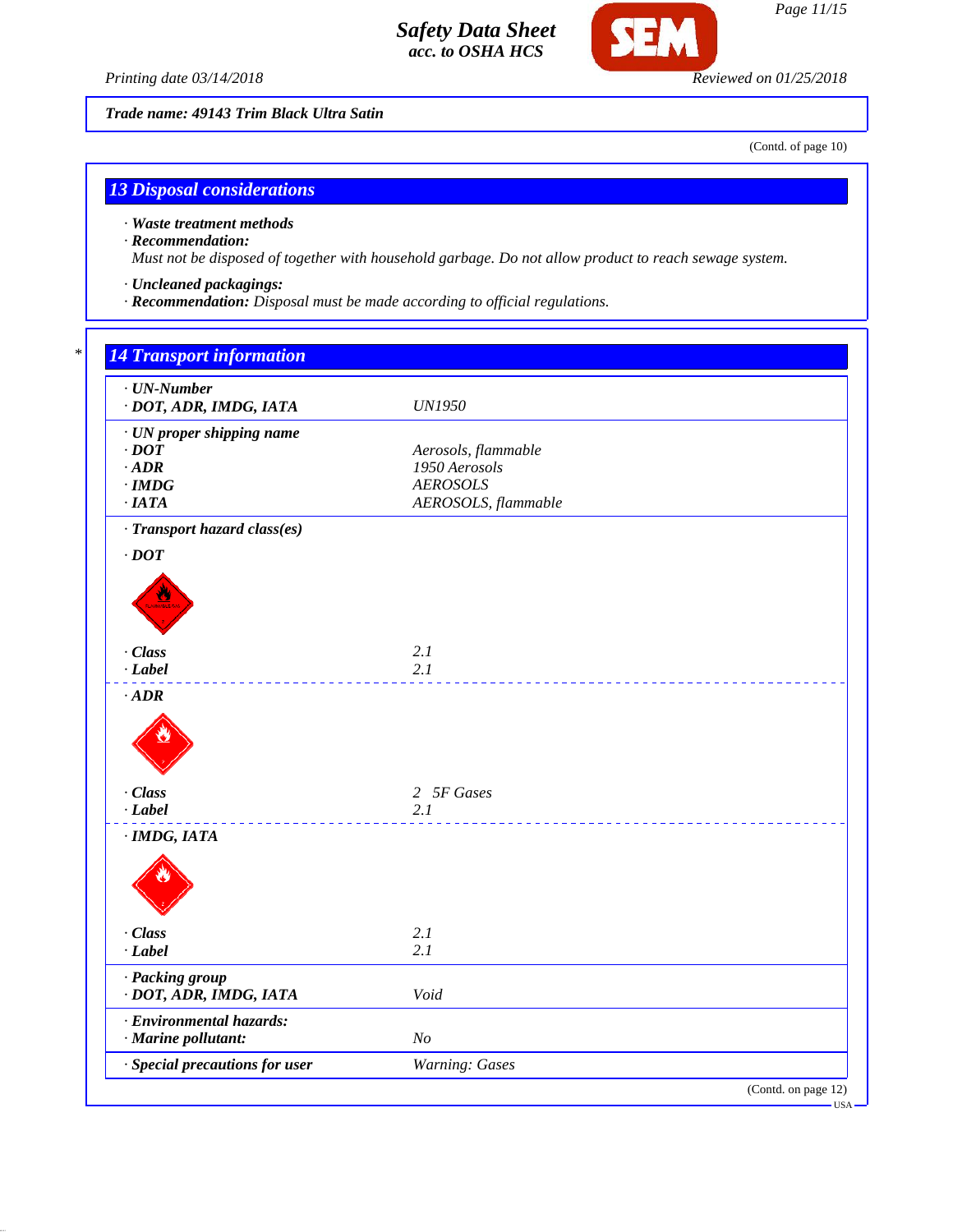*Printing date 03/14/2018 Reviewed on 01/25/2018*

**SEM** 

*Trade name: 49143 Trim Black Ultra Satin*

|                                            | (Contd. of page 11)                                                      |
|--------------------------------------------|--------------------------------------------------------------------------|
| <b>EMS Number:</b>                         | $F$ -D,S-U                                                               |
| · Stowage Code                             | SW1 Protected from sources of heat.                                      |
|                                            | SW22 For AEROSOLS with a maximum capacity of 1 litre:                    |
|                                            | Category A. For AEROSOLS with a capacity above 1 litre:                  |
|                                            | Category B. For WASTE AEROSOLS: Category C, Clear of living<br>quarters. |
| · Segregation Code                         | SG69 For AEROSOLS with a maximum capacity of 1 litre:                    |
|                                            | Segregation as for class 9. Stow "separated from" class 1 except for     |
|                                            | division 1.4. For AEROSOLS with a capacity above 1 litre:                |
|                                            | Segregation as for the appropriate subdivision of class 2. For           |
|                                            | WASTE AEROSOLS: Segregation as for the appropriate subdivision           |
|                                            | of class 2.                                                              |
| Transport in bulk according to Annex II of |                                                                          |
| <b>MARPOL73/78 and the IBC Code</b>        | Not applicable.                                                          |
| · Transport/Additional information:        |                                                                          |
| $\cdot$ DOT                                |                                                                          |
| · Quantity limitations                     | On passenger aircraft/rail: 75 kg                                        |
|                                            | On cargo aircraft only: 150 kg                                           |
| $-ADR$                                     |                                                                          |
| $\cdot$ Excepted quantities (EQ)           | Code: E0                                                                 |
|                                            | Not permitted as Excepted Quantity                                       |
| $\cdot$ IMDG                               |                                                                          |
| $\cdot$ Limited quantities (LQ)            | IL                                                                       |
| $\cdot$ Excepted quantities (EQ)           | Code: E0                                                                 |
|                                            | Not permitted as Excepted Quantity                                       |
| · UN "Model Regulation":                   | <b>UN 1950 AEROSOLS, 2.1</b>                                             |

# *\* 15 Regulatory information*

*· Safety, health and environmental regulations/legislation specific for the substance or mixture · Sara*

| · Section 355 (extremely hazardous substances):   |                                   |  |
|---------------------------------------------------|-----------------------------------|--|
| None of the ingredient is listed.                 |                                   |  |
| · Section 313 (Specific toxic chemical listings): |                                   |  |
| 108-88-3 toluene                                  |                                   |  |
|                                                   | $78-93-3$ butanone                |  |
|                                                   | Acrylic Resin                     |  |
| $1330 - 20 - 7$ <i>xylene</i>                     |                                   |  |
|                                                   | $100-41-4$ ethylbenzene           |  |
|                                                   | $71 - 36 - 3$ butan-1-ol          |  |
|                                                   | $67-56-1$ methanol                |  |
|                                                   | 95-63-6 $1,2,4$ -trimethylbenzene |  |
| · TSCA (Toxic Substances Control Act):            |                                   |  |
|                                                   | $\overline{67-64-1}$ acetone      |  |
|                                                   | (Contd. on page 13)               |  |

*Page 12/15*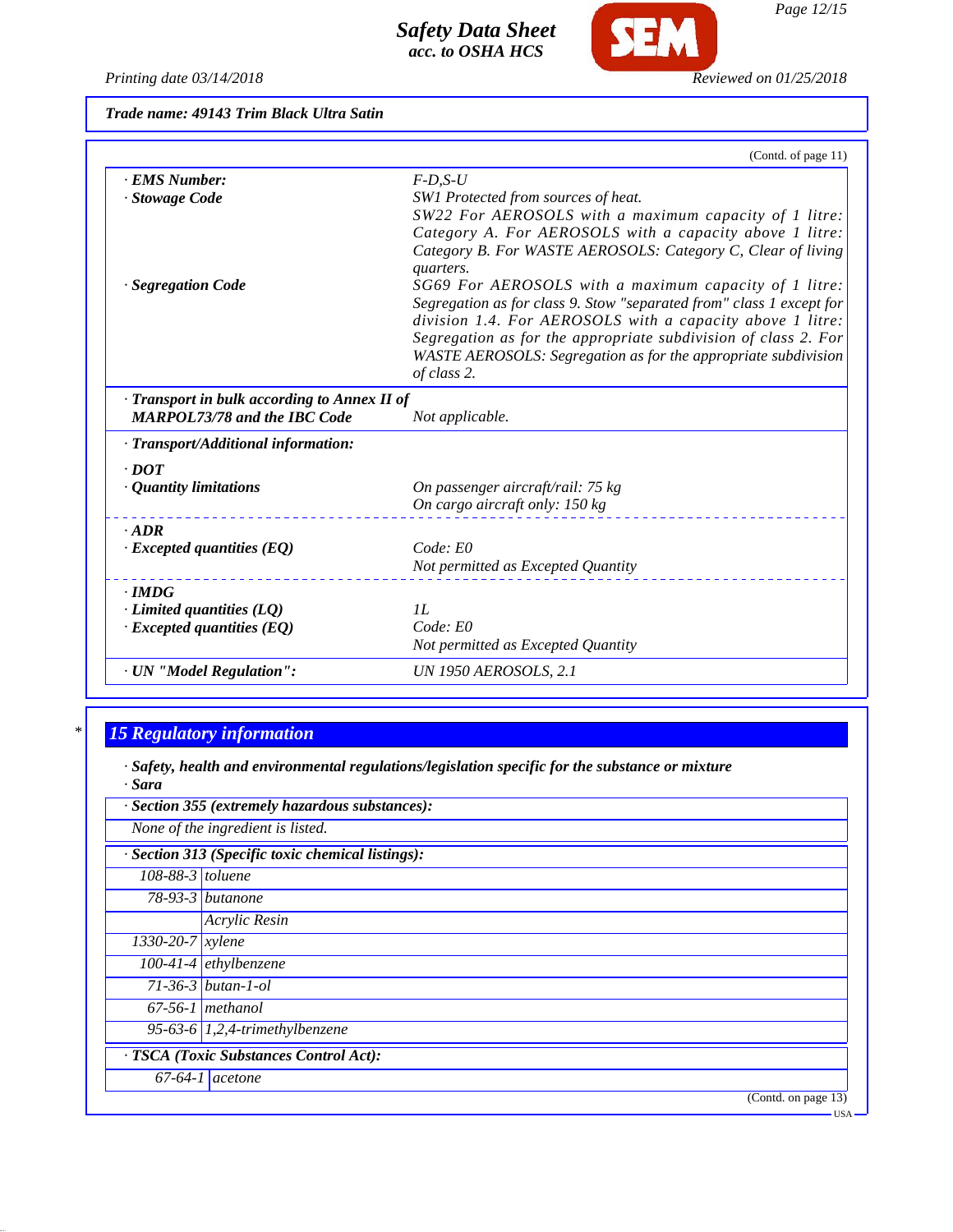

*Page 13/15*

*Printing date 03/14/2018 Reviewed on 01/25/2018*

*Trade name: 49143 Trim Black Ultra Satin*

|                                |                                                                           | (Contd. of page 12) |
|--------------------------------|---------------------------------------------------------------------------|---------------------|
| $\overline{108}$ -88-3 toluene |                                                                           |                     |
|                                | 763-69-9 ethyl 3-ethoxypropionate                                         |                     |
|                                | $110-19-0$ isobutyl acetate                                               |                     |
|                                | 78-93-3 <i>butanone</i>                                                   |                     |
|                                | $\overline{123-86-4}$ n-butyl acetate                                     |                     |
|                                | 108-65-6 2-methoxy-1-methylethyl acetate                                  |                     |
|                                | 1333-86-4 Carbon black                                                    |                     |
|                                | 16883-83-3 benzyl 3-isobutryloxy-1-isopropyl-2-2-dimethylpropyl phthalate |                     |
| $1330-20-7$ xylene             |                                                                           |                     |
|                                | 100-41-4 ethylbenzene                                                     |                     |
|                                | $71 - 36 - 3$ butan-1-ol                                                  |                     |
|                                | 64742-82-1 Naphtha (petroleum), hydrodesulfurized heavy                   |                     |
|                                | 68911-87-5 montmorilontie clay complex                                    |                     |
|                                | 9038-95-3 OXIRANE, ME, POLYMER                                            |                     |
|                                | $67-56-1$ methanol                                                        |                     |
|                                | 95-63-6 $1,2,4$ -trimethylbenzene                                         |                     |
|                                | 78-83-1 butanol                                                           |                     |
|                                | 57-55-6 Methyl glycol                                                     |                     |
| 7732-18-5 water                |                                                                           |                     |
|                                | · TSCA new (21st Century Act) (Substances not listed)                     |                     |
|                                | 68476-86-8 Petroleum gases, liquefied, sweetened                          |                     |
| $\cdot$ Proposition 65         |                                                                           |                     |
|                                | Chemicals known to cause cancer:                                          |                     |
|                                | 1333-86-4 Carbon black                                                    |                     |
| 1330-20-7 xylene               |                                                                           |                     |
|                                | 100-41-4 ethylbenzene                                                     |                     |
|                                | 95-63-6 1,2,4-trimethylbenzene                                            |                     |
|                                | · Chemicals known to cause reproductive toxicity for females:             |                     |
|                                | None of the ingredients is listed.                                        |                     |
|                                | Chemicals known to cause reproductive toxicity for males:                 |                     |
|                                | None of the ingredients is listed.                                        |                     |
|                                | · Chemicals known to cause developmental toxicity:                        |                     |
| 108-88-3 toluene               |                                                                           |                     |
| $67-56-1$ methanol             |                                                                           |                     |
|                                | · Cancerogenity categories                                                |                     |
|                                | <b>EPA</b> (Environmental Protection Agency)                              |                     |
| $67-64-1$ acetone              |                                                                           | Ι                   |
| 108-88-3 toluene               |                                                                           | $I\!I$              |
|                                | 78-93-3 butanone                                                          | I                   |
| $1330 - 20 - 7$ xylene         |                                                                           | I                   |
|                                | $100-41-4$ ethylbenzene                                                   | $\boldsymbol{D}$    |
|                                |                                                                           | (Contd. on page 14) |
|                                |                                                                           | <b>USA</b>          |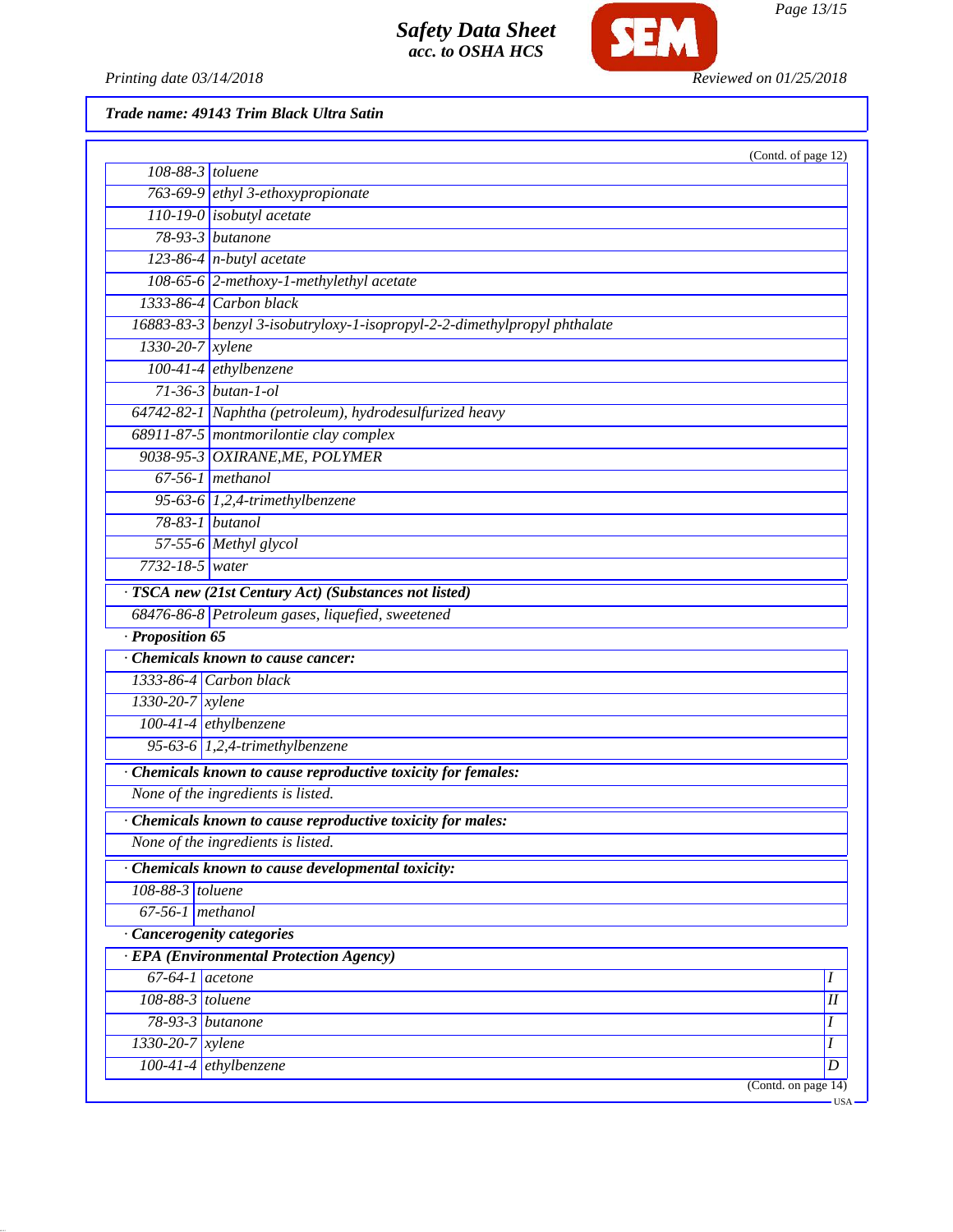

*Printing date 03/14/2018 Reviewed on 01/25/2018*

*Trade name: 49143 Trim Black Ultra Satin*

|                        |                                                                                                                    | (Contd. of page 13) |
|------------------------|--------------------------------------------------------------------------------------------------------------------|---------------------|
|                        | $71 - 36 - 3$ butan-1-ol                                                                                           | D                   |
|                        | 95-63-6 $1,2,4$ -trimethylbenzene                                                                                  | $I\!I$              |
|                        | · TLV (Threshold Limit Value established by ACGIH)                                                                 |                     |
| $67-64-1$ acetone      |                                                                                                                    | A4                  |
| $108-88-3$ toluene     |                                                                                                                    | A4                  |
|                        | 1333-86-4 Carbon black                                                                                             | A4                  |
| $1330 - 20 - 7$ xylene |                                                                                                                    | A4                  |
|                        | $100-41-4$ ethylbenzene                                                                                            | A3                  |
|                        | · NIOSH-Ca (National Institute for Occupational Safety and Health)                                                 |                     |
|                        | 1333-86-4 Carbon black                                                                                             |                     |
|                        | $67-56-1$ methanol                                                                                                 |                     |
| · Hazard pictograms    | <b>GHS label elements</b> The product is classified and labeled according to the Globally Harmonized System (GHS). |                     |



*· Signal word Danger*

|                                     | · Hazard-determining components of labeling:                                                                  |
|-------------------------------------|---------------------------------------------------------------------------------------------------------------|
| acetone                             |                                                                                                               |
| toluene                             |                                                                                                               |
| butanone                            |                                                                                                               |
| <i>n-butyl</i> acetate              |                                                                                                               |
| · Hazard statements                 |                                                                                                               |
| H222 Extremely flammable aerosol.   |                                                                                                               |
|                                     | H280 Contains gas under pressure; may explode if heated.                                                      |
| H315 Causes skin irritation.        |                                                                                                               |
| H319 Causes serious eye irritation. |                                                                                                               |
| H351 Suspected of causing cancer.   |                                                                                                               |
|                                     | H361 Suspected of damaging fertility or the unborn child.                                                     |
|                                     | H336 May cause drowsiness or dizziness.                                                                       |
|                                     | H373 May cause damage to organs through prolonged or repeated exposure.                                       |
| · Precautionary statements          |                                                                                                               |
| P <sub>201</sub>                    | Obtain special instructions before use.                                                                       |
| P <sub>202</sub>                    | Do not handle until all safety precautions have been read and understood.                                     |
| <i>P210</i>                         | Keep away from heat/sparks/open flames/hot surfaces. - No smoking.                                            |
| <i>P211</i>                         | Do not spray on an open flame or other ignition source.                                                       |
| P <sub>251</sub>                    | Pressurized container: Do not pierce or burn, even after use.                                                 |
| P <sub>260</sub>                    | Do not breathe dust/fume/gas/mist/vapors/spray.                                                               |
| P <sub>264</sub>                    | Wash thoroughly after handling.                                                                               |
| P <sub>271</sub>                    | Use only outdoors or in a well-ventilated area.                                                               |
| P <sub>280</sub>                    | Wear protective gloves/protective clothing/eye protection/face protection.                                    |
| $P302 + P352$                       | If on skin: Wash with plenty of water.                                                                        |
| $P304 + P340$                       | IF INHALED: Remove person to fresh air and keep comfortable for breathing.                                    |
|                                     | P305+P351+P338 If in eyes: Rinse cautiously with water for several minutes. Remove contact lenses, if present |
|                                     | and easy to do. Continue rinsing.                                                                             |
| $P308 + P313$                       | IF exposed or concerned: Get medical advice/attention.                                                        |

(Contd. on page 15)

 $-<sub>USA</sub>$